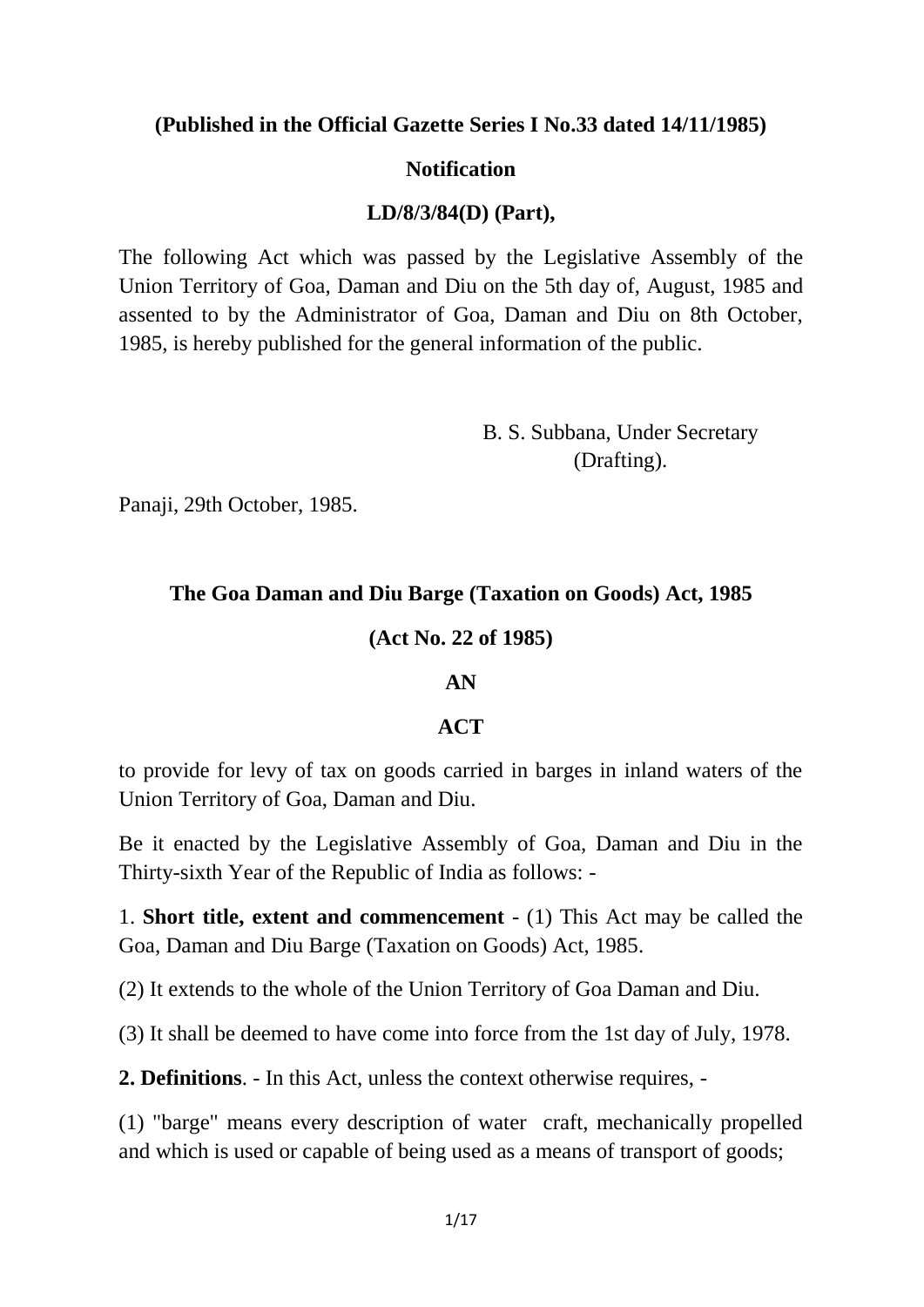(2) "Government" means the Government of Goa, Daman and Diu;

(3) "goods" include minerals and anything carried by a barge except living persons, but does not include personal luggage of crew travelling in the barge and the equipment ordinarily used with the barge;

(4) "month" means a calendar month;

(5) "prescribed" means prescribed by the rules made under this Act;

(6) "registered owner" means a person in whose name a barge is registered under any law for the time being in force;

(7) "tax" means the tax referred to in section 3;

(8) "Tax Officer" means such officer as the Government may, by notification in the Official Gazette, appoint to be the Tax Officer for the whole of the Union territory of Goa, Daman and Diu, or for any area or areas thereof for the purposes of this Act and the Government may appoint more than one officer as Tax Officer for the whole of the Union territory of Goa, Daman and Diu or, for any area thereof.

3. **Levy of tax on Goods**. -On and from the date of commencement of this Act, there shall be levied and paid to the Government on the goods transported by barges, through such inland waterways or canals as may be notified by the Government, a tax at the rate of  $[1][2]$  one rupee per tonne' or part thereof of the goods:

Provided that no tax shall be payable under this Act on goods belonging to the Government or Central Government.

4.**Submission of returns,** - (1) In respect of every barge owned by him, the registered owner or his representative shall deliver or cause to be delivered to the Tax Officer or to such prescribed officer as the Tax Officer may specify, a monthly return in the prescribed form and manner.

(2) When any return is received by a prescribed officer, he shall forward it to the Tax Officer within the prescribed period and in the prescribed manner.

5. **Tax to be paid every month into Government Treasury.** - The tax payable during any month in accordance with the returns submitted under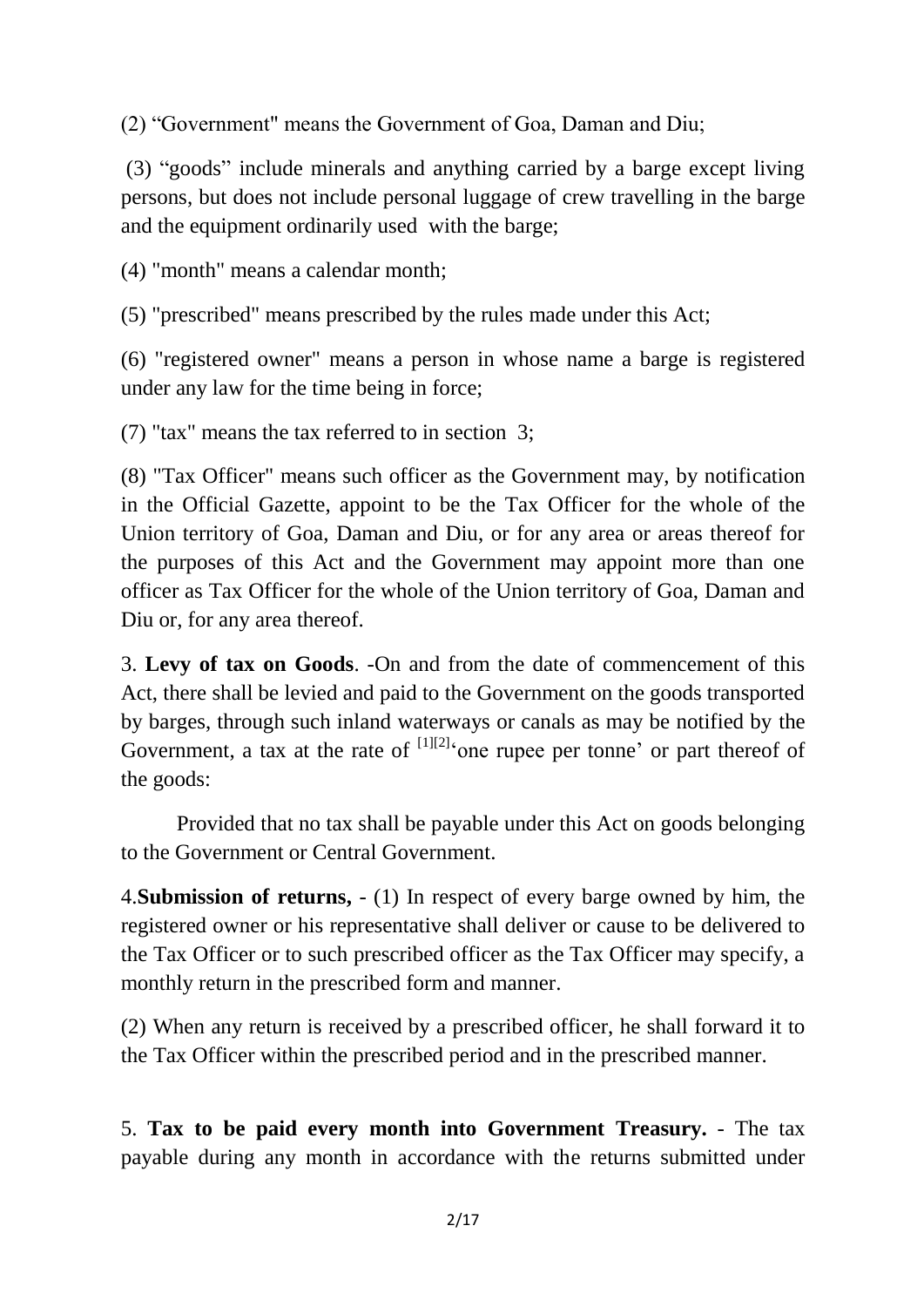section 4 shall be paid into the Government treasury by the registered owner or his representative and the receipt evidencing such payment forwarded to the Tax Officer on or before such date or dates of the month immediately succeeding as may be prescribed.

6. **Procedure where no returns are submitted, etc.** - In the following cases, that is to say,  $\overline{\phantom{a}}$ 

(a) where no returns have been submitted by the registered owner or his representative in respect of any barge for any month or portion thereof; or

(b) where the returns submitted by the registered owner or his representative in respect of any barge for any month or portion thereof appear to the Tax Officer to be incorrect or incomplete, the Tax Officer shall, after giving the registered owner a reasonable opportunity in case (a) of making his representation, if any, and in case (b) of establishing the correctness and completeness of the returns submitted by him or through his representative, determine the sum payable to the Government by the registered owner by way of tax during such month or portion thereof:

Provided that the sum so determined shall not exceed the maximum tax which would have been payable to the Government if the barge had carried its full complement of goods during such month or portion thereof.

**7. Taxes escaping assessment,** - If for any reason, the whole or any portion of the tax leviable under this Act for any month has escaped assessment, the Tax Officer may, at any time within three years from the expiry of that month, assess the tax which had escaped assessment, after issuing a notice to the registered owner and making such enquiry as the officer may consider necessary.

**8. Penalty for non-payment of tax.** - Where the whole or any portion of tax payable to the Government in respect of any barge for any month or portion thereof in pursuance of sections 5, 6 and 7 has not been paid, in time, the Tax Officer may, levy in addition to the tax so payable, a penalty not exceeding fifty per cent of the, maximum tax which would have been payable to the, Government if the barge had carried its full complement of goods during such month or portion thereof.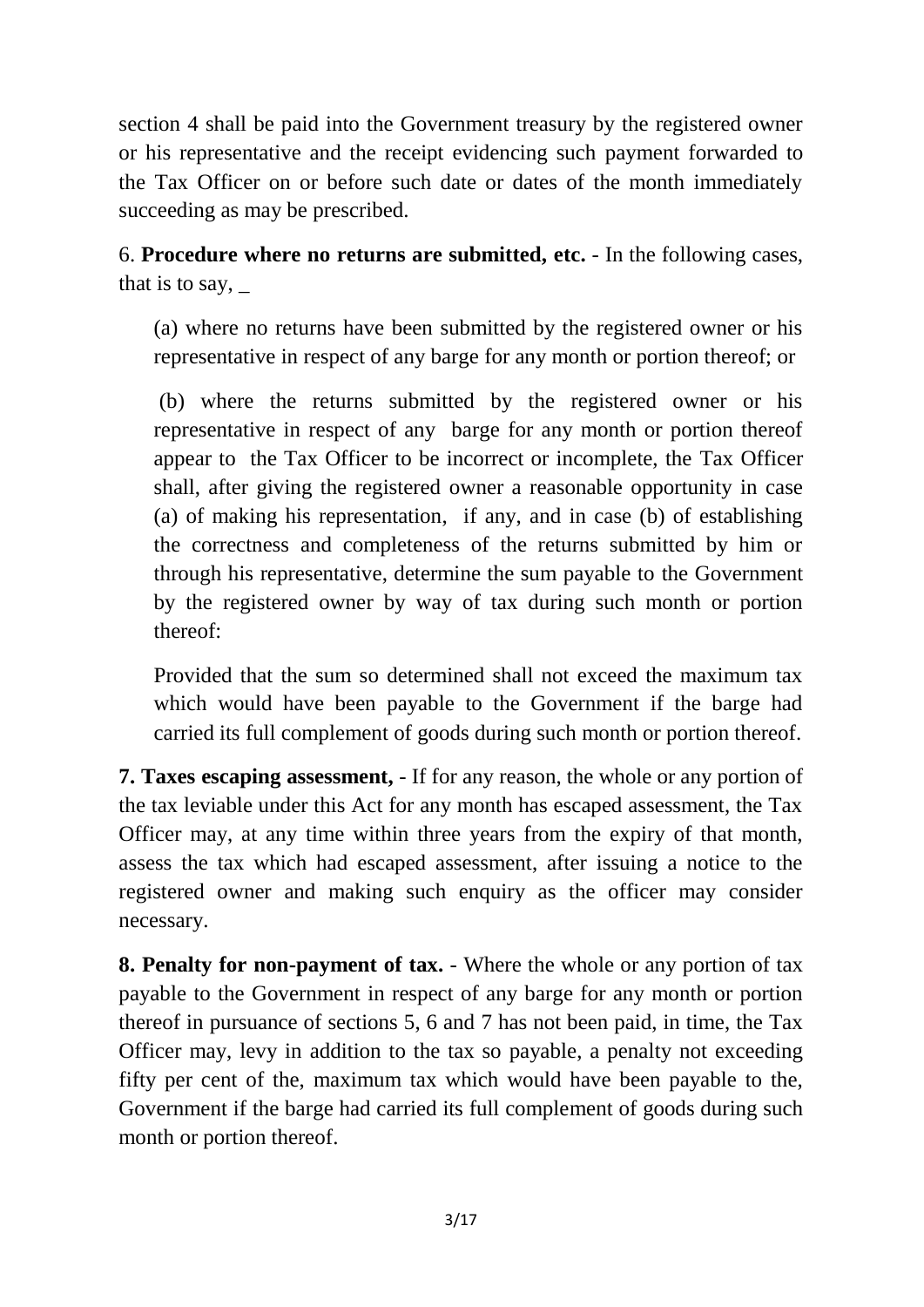**9. Recovery of tax, etc.** - (1) In the cases referred to in section 6, 7 and 8, the Tax Officer shall serve on the registered owner a notice of demand in the manner prescribed, for the sums payable to the Government and the sums specified in such notice may be recovered from the registered owner as arrears of land revenue.

(2) Where the sums specified in the notice of demand are not paid within fifteen days from the date on which the notice was served on the registered owner, the barge in respect of which the tax is due and its accessories may be distrained and sold under the appropriate law relating to the recovery of arrears of land revenue, whether or not such barge is in the possession or control of the registered owner:

Provided that no distraint shall be made in pursuance of this sub-section except at the instance or with the consent of the Government or such officer as may be authorized by the Government in this behalf:

Provided further that no such distraint shall be made in pursuance of this sub-sectioni unless the amount of tax due in respect of any barge exceeds five thousand rupees.

(3) Distraints under sub-section (2) may also be made by such officers or Class of officers as the Government may, by general or special order, direct and the officer making any such distraint shall forward the proceedings thereof together with the distrained articles to the Collector for further action under, sub-section (2).

**10. Appeal against demand. -** (1) Any registered owner objecting to a notice of demand served on him under section 9 may, within thirty days of the service thereof appeal to the prescribed authority:

Provided that no appeal shall be entertained unless it is accompanied by satisfactory proof of the payment of the tax admitted by the appellant to be due;

(2) The prescribed authority may, after giving the appellant an opportunity of being heard, pass such orders on the appeal as it thinks fit.

**11. Maintenance of accounts and registers**. - Every registered owner shall keep and maintain accounts and registers in such forms as may be prescribed in respect of barges and the goods transported therein.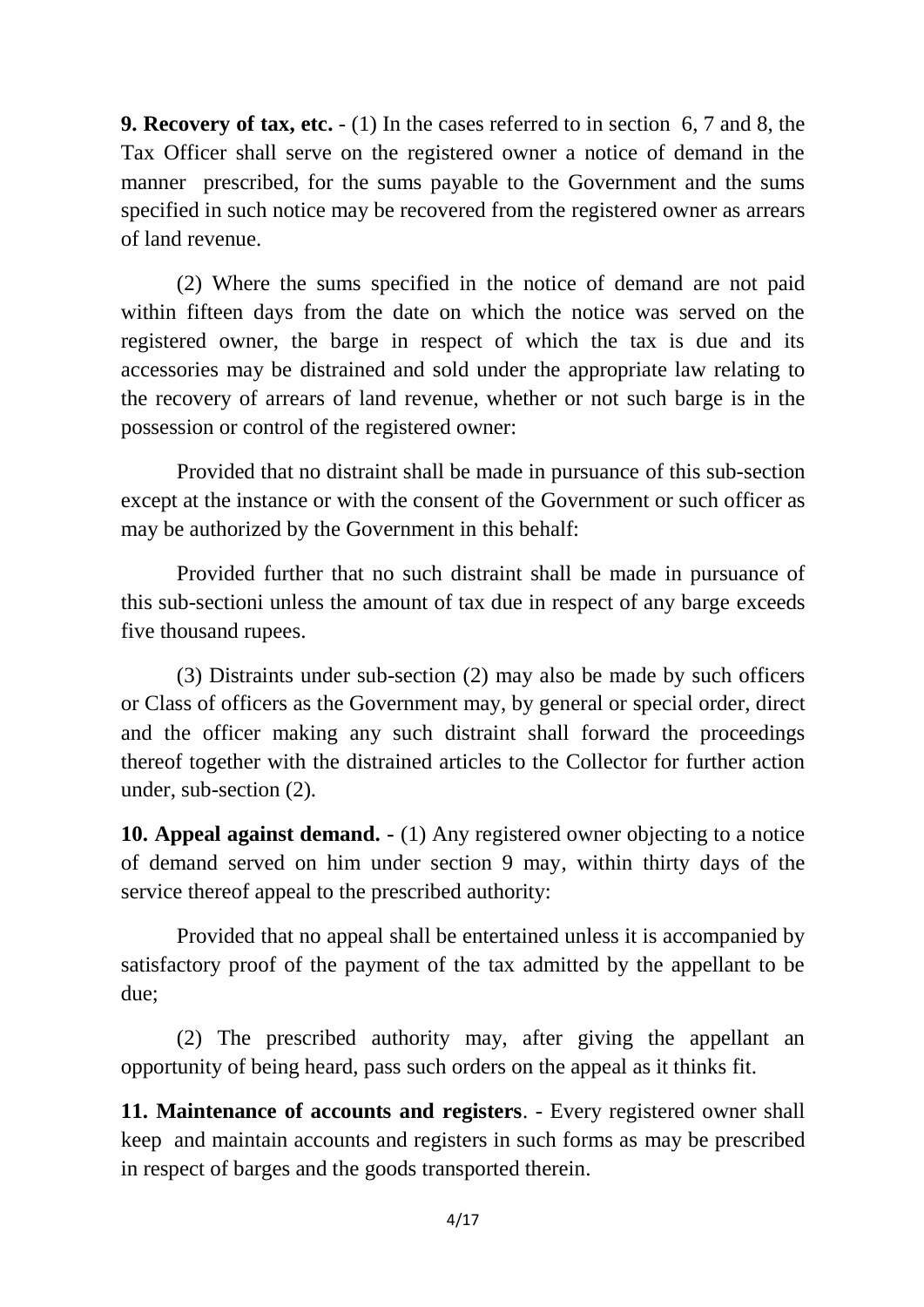**12. Power to order production of accounts. -** The authority prescribed under sub-section (1) of section 10, the Tax Officer or any officer empowered in this behalf by the Government may, by order, require any registered owner to produce such accounts, registers and documents, and to furnish such information relating to the barge or the goods transported as may be specified in the order.

**13. Powers of entry and inspection, -** (1) Any officer authorised by the Government in this behalf may at all reasonable times enter into, inspect and search any barge or any place ordinarily used by the registered owner for keeping such barge or keeping accounts of his business for the purposes of seeing or verifying whether the provisions of this Act or any rules made there under are being complied with.

(2) All searches made under sub-section (1) shall be made in accordance with the provisions of the Code of Criminal Procedure, 1973 (Central Act 2 of 1974).

**14. Composition of tax,** - (1) The Tax Officer may on an application made by the registered owner or his representative and subject to such conditions as may be prescribed, permit him to compound the tax assessable on him under this Act, by paying in lieu thereof, as fees an amount equivalent to the tax leviable on ninety percent of the assessed quantity of goods to be transported by a barge.

(2) The permission granted under sub-section (1) shall be in force for the period for which it is granted and in respect of that period, the provisions of this Act regarding submission of returns, accounts or other documents, the assessment to tax or any other matter incidental thereto shall not apply in relation to the grantee.

**15. Drawback, set off, refund, etc., -** (1) The Tax Officer may, subject to such circumstances and conditions as may be prescribed, drawback, set off or refund the whole or any part of the tax levied and collected under this Act to the registered owner, regard being had to the nature of the goods carried, the destination to which, and the purposes for which the goods are carried and such other factors as may be specified.

(2) The Tax Officer shall refund to the registered owner, in such manner as may be prescribed, the amount of tax and penalty, if any, paid by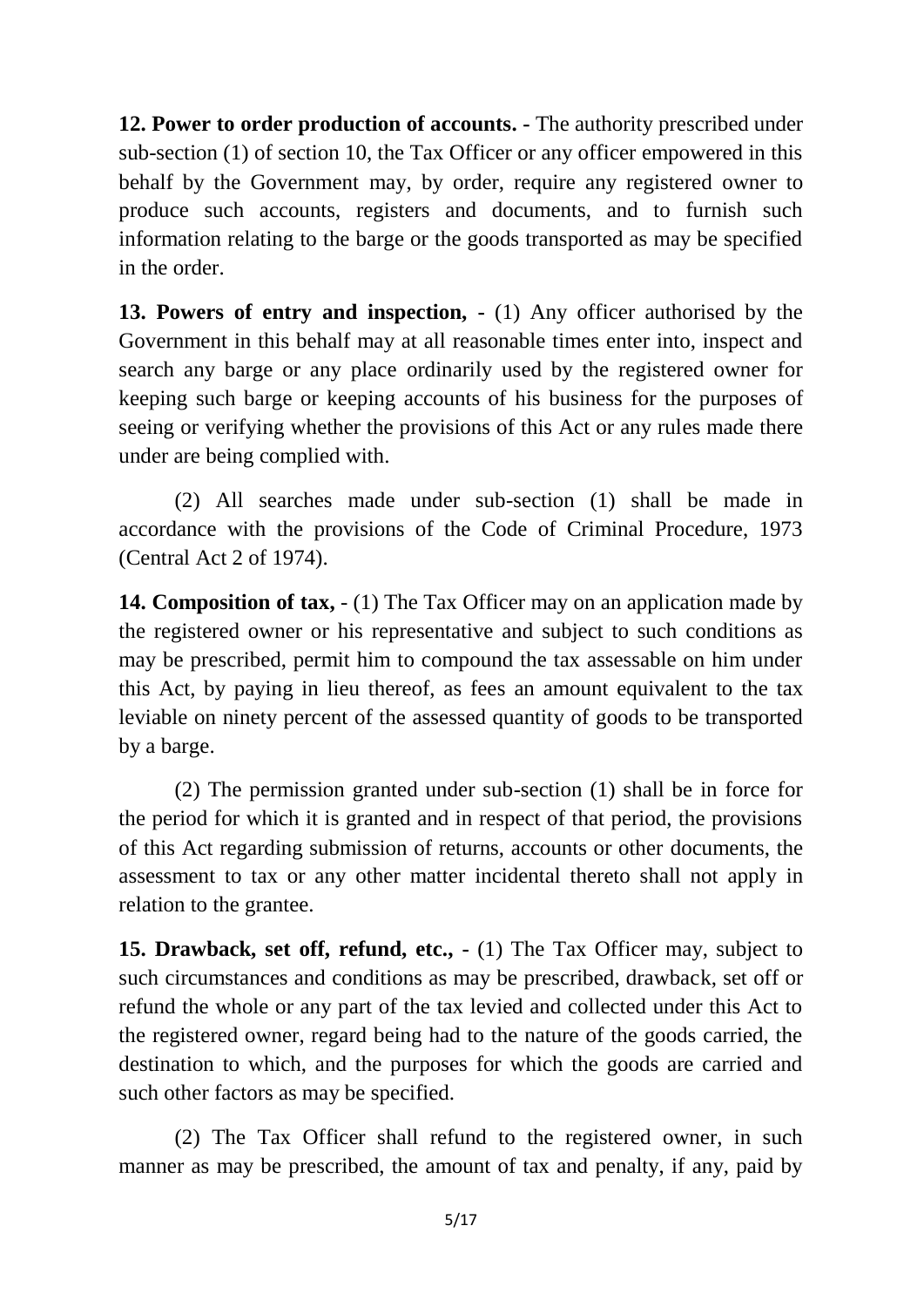such registered owner in excess of the amount due from him. The refund may be either by cash payment or at the option of the registered owner, by deduction of such excess from the amount of tax and penalty, if any, due in respect of any other period:

Provided that, the Tax Officer shall first apply such excess towards the recovery of any amount due in respect of which a notice under section 9 has been served on the registered owner, and shall then refund the balance, if any.

# **16. Offences, penalties and competent Court.-**

(1) Any person who -

(a) being a registered owner, submits or allows to be submitted an incorrect or incomplete return under section 4 or fails to submit a return as required under that section; or

(b) being a registered owner, fraudulently evades or allows to be evaded, the payment of any tax due from him; or

(c) being a registered owner, fraudulently makes or allows to be made any wrong entry in, or fraudulently omits or allows to be omitted any entry from any statement submitted, or any accounts or register maintained by him ; or

(d) willfully acts in contravention of any of the provisions of this Act or any rules made thereunder or any lawful orders passed in accordance therewith;

shall on conviction, be punishable with fine which may extend to five hundred rupees, and if the Magistrate so directs in his order, the person convicted shall pay in addition as if it were a fine, such specified amount as the Magistrate may determine to be the amount which the person convicted had evaded to pay.

(2) No offence punishable under this Act shall be inquired into or tried by any court inferior to that of Judicial Magistrate of the First Class.

**17. Offences by companies.** - (1) Where an offence under this Act has been committed by a company, every person who at the time the offence was committed was in charge of, and was responsible to the company for the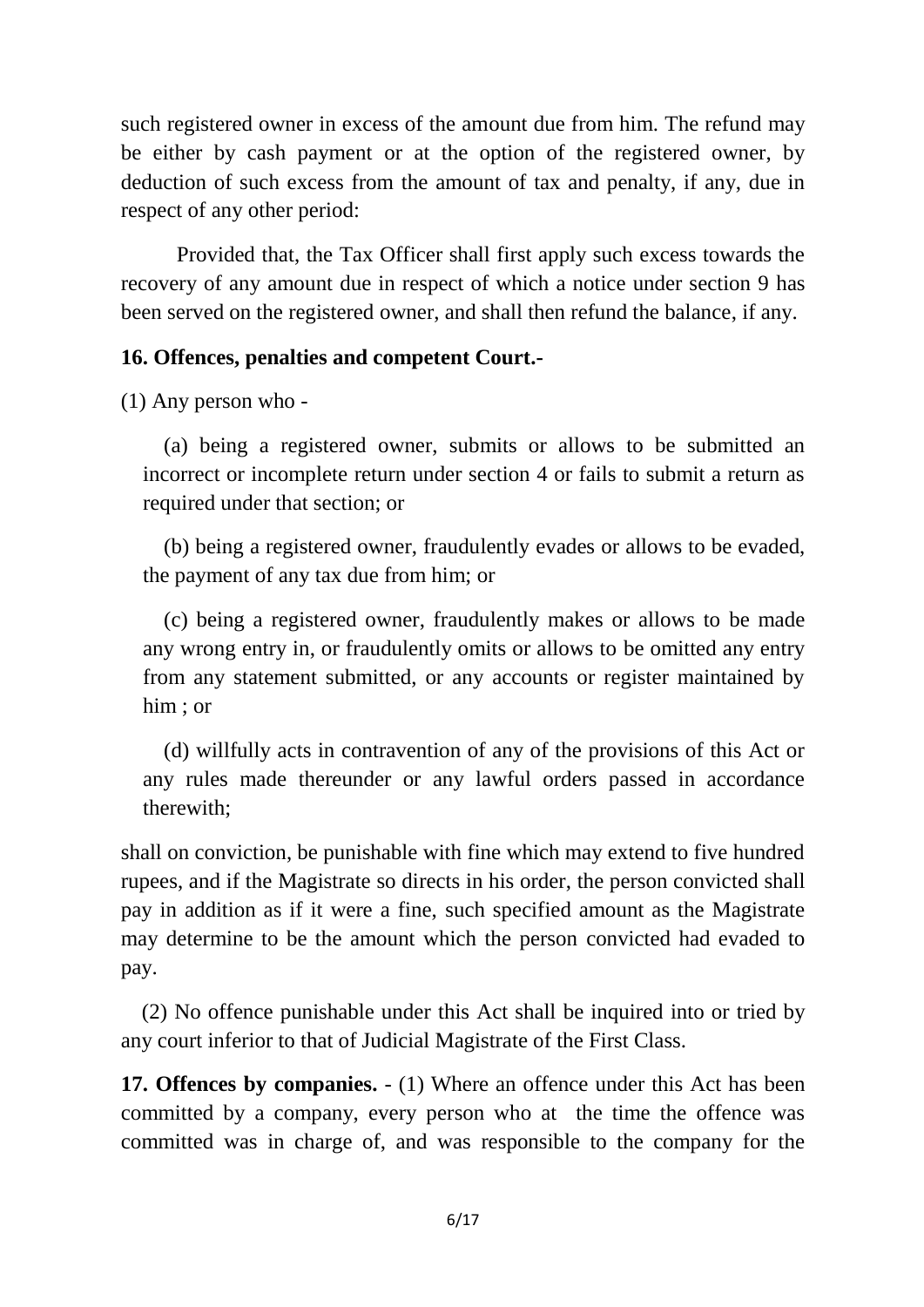conduct of the business of the company, as well as the company shall be liable to be proceeded against and punished accordingly:

Provided that nothing contained in this sub-section shall render any such person liable to any punishment provided in this Act if he proves that the offence was committed without his knowledge or that he exercised all due diligence to prevent the commission of such offence.

(2) Notwithstanding anything contained in sub-section (1), where an offence under this Act has been committed by a company and it is proved that the offence has been committed with the consent or connivance of or is attributable to any neglect on the part of any director, manager, secretary or other officer of the company, such director, manager, secretary or other officer, as the case may be, shall be deemed to be guilty of that offence and shall also be liable to be proceeded against and punished accordingly.

Explanation, - For the purposes of this section,-

(a) "company" means a body corporate, and includes a firm or other association of individuals;

(b) "director" in relation to a firm, means a partner in the firm.

**18. Composition of offences. -** (1) The Tax Officer may, either before or after the institution of proceedings for any offence punishable under section 16, accept from any person charged with such offence by way of composition of the offence, where the offence charged consists of the evasion of the tax, a sum of money not exceeding double the amount of the tax so recoverable, and in other cases, a sum of money not exceeding two hundred and fifty rupees.

(2) On payment of such sum as may be determined by the Tax Officer under sub-section (1), no further proceedings shall be taken against the accused person in respect of the same offence.

**19. Officers to be public servants. -** All officers acting under this Act shall be deemed to be public servants, within the meaning of section 21 of the Indian Penal Code, 1860 (Central Act 45 of 1860) and the Prevention of Corruption Act, 1947 (Central Act 2 of 1947).

**20. Bar of certain proceedings. -** (1) No prosecution or other proceedings shall be instituted in a criminal Court without the previous sanction of the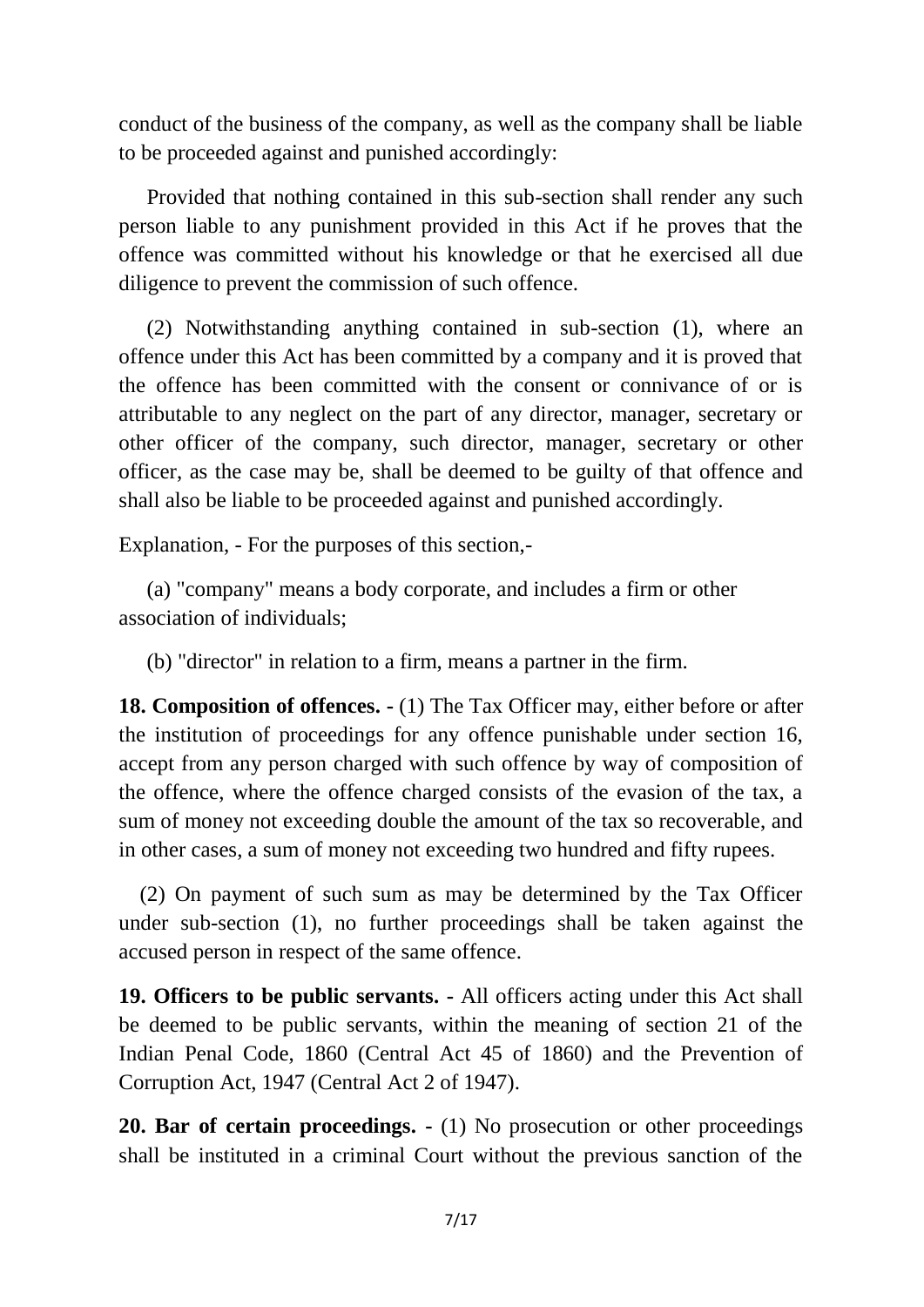Government against any officer or servant of the Government, for any act done or purported to be done under this Act or the rules made thereunder.

(2) No officer or servant of the Government shall be liable in respect of any such act in any civil or criminal proceedings, if the act was done in good faith in the course of the execution of duties or the discharge of functions imposed by or under this Act.

**21. Limitation for suits and prosecutions. -**No suit or other proceedings shall be instituted against the Government and no suit, prosecution or other proceedings shall be instituted against any officer or servant of the Government in respect of any act done or purported to be done under this Act, unless the suit, prosecution or other proceedings is instituted within one year from the date of the act complained of.

**22. Power to make rules, -** (1) The Government may by notification in the Official Gazette and subject to the condition of previous publication make rules to carry out the purposes of this Act.

(2) In particular and without prejudice to the generality of the foregoing power, such rules may provide for, -

(a) the prescribed officer to receive monthly returns and the period within which and the manner in which such officer shall forward the returns to the Tax Officer under section 4;

(b) the manner of serving notice of demand under section 9;

(c) the authority to which an appeal maybe preferred under sub-section (1) of section 10;

(d) the maintenance of accounts and registers and the submission of returns and statements by the registered owners under section 11;

(e) the circumstances and conditions subject to which the Tax Officer can draw back, Set off or refund the whole or part of the tax under section 15;

(f) any other matter which is required to be prescribed under this Act.

# M. RAGHUCHANDER.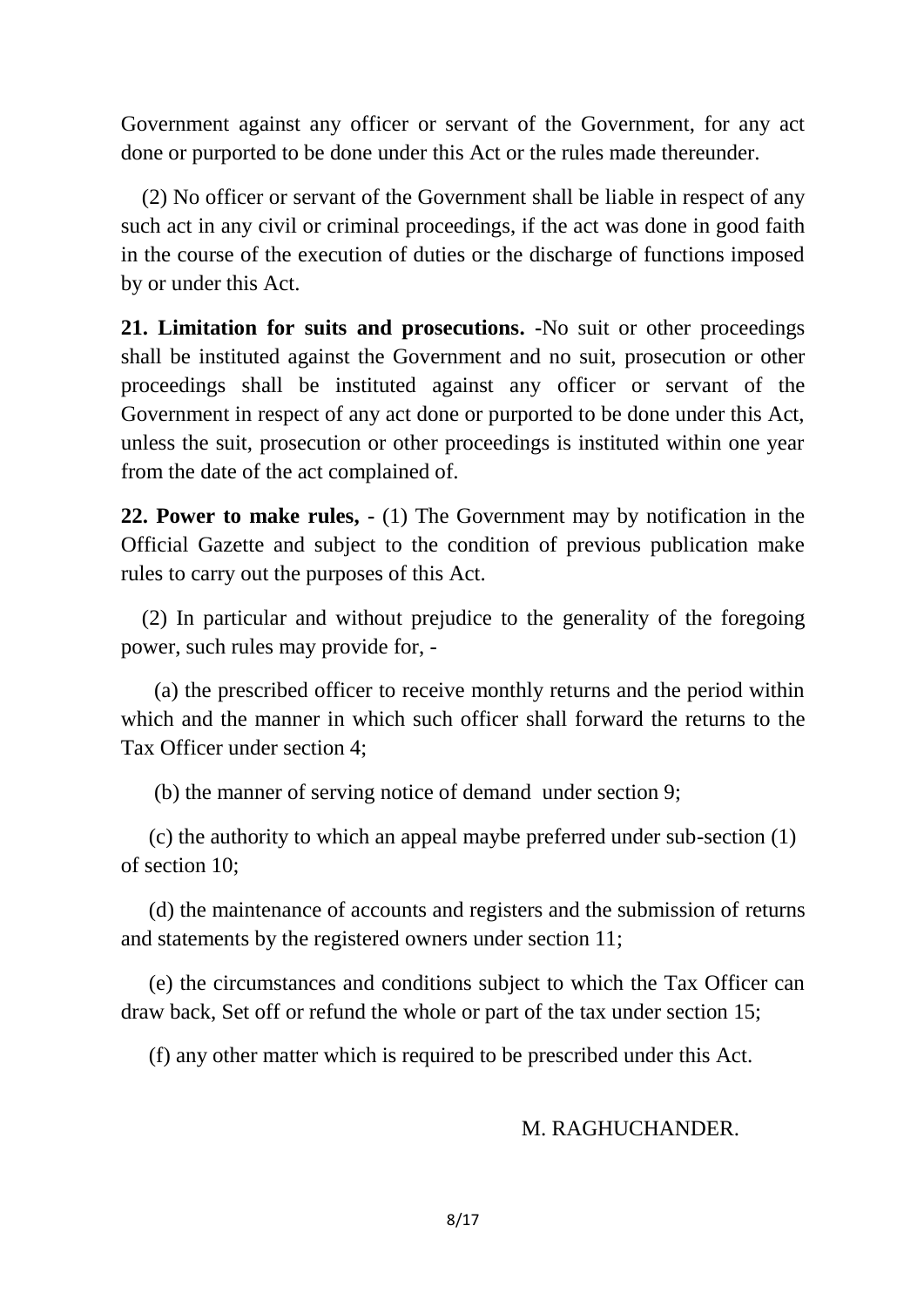Law Secretary to the Government of Goa, Daman and Diu, Law Department (Legal Affairs Branch).

Secretariat, Panaji-Goa. Dated:- 29th October, 1985.

----------------------------------------------------------------------------------------

*[1] Substituted vide notification no.7-17-93/LA dated 15/10/1993, published in the official gazette Sr.I No.30 dated 21/10/1993. [2] Substituted vide notification no.7/5/2012-LA dated 23/08/2012, published in the extraordinary official gazette Sr.I No.21 dated 23/08/2012.*

-----------------------------------------

# **Notification**

#### **No. 1/21/86-ILD**

In exercise of the powers conferred by clause (g) of section 2 of the Goa, Daman and Diu Barge (Taxation on Goods) Act, 1985 (22 of 1985), the Government hereby appoints the Captain of Ports, Panaji and Deputy Captain of Ports, Mormugao to be Tax Officers for the purpose of the said Act for the whole of the Union Territory of Goa, Daman and Diu.

By order and in the name of the Administrator of Goa, Daman and Diu.

Subhash V. Elekar, Under Secretary (Industries and Labour).

Panaji 10th October, 1986. *(Published in the Official Gazette Series - II No.30 dated 23/10/1986)*

**-----------------------------------------------------------------------------------**

#### **Notification**

#### **No. 1/21/86-ILD**

In exercise of the powers conferred by section 3 of the Goa, Daman and Diu Barge (Taxation on Goods) Act, 1985 (Act 22 of 1985), the Government hereby  $^{(@)}$ notifies the Cumbarjua Canal for the purpose of the said Act.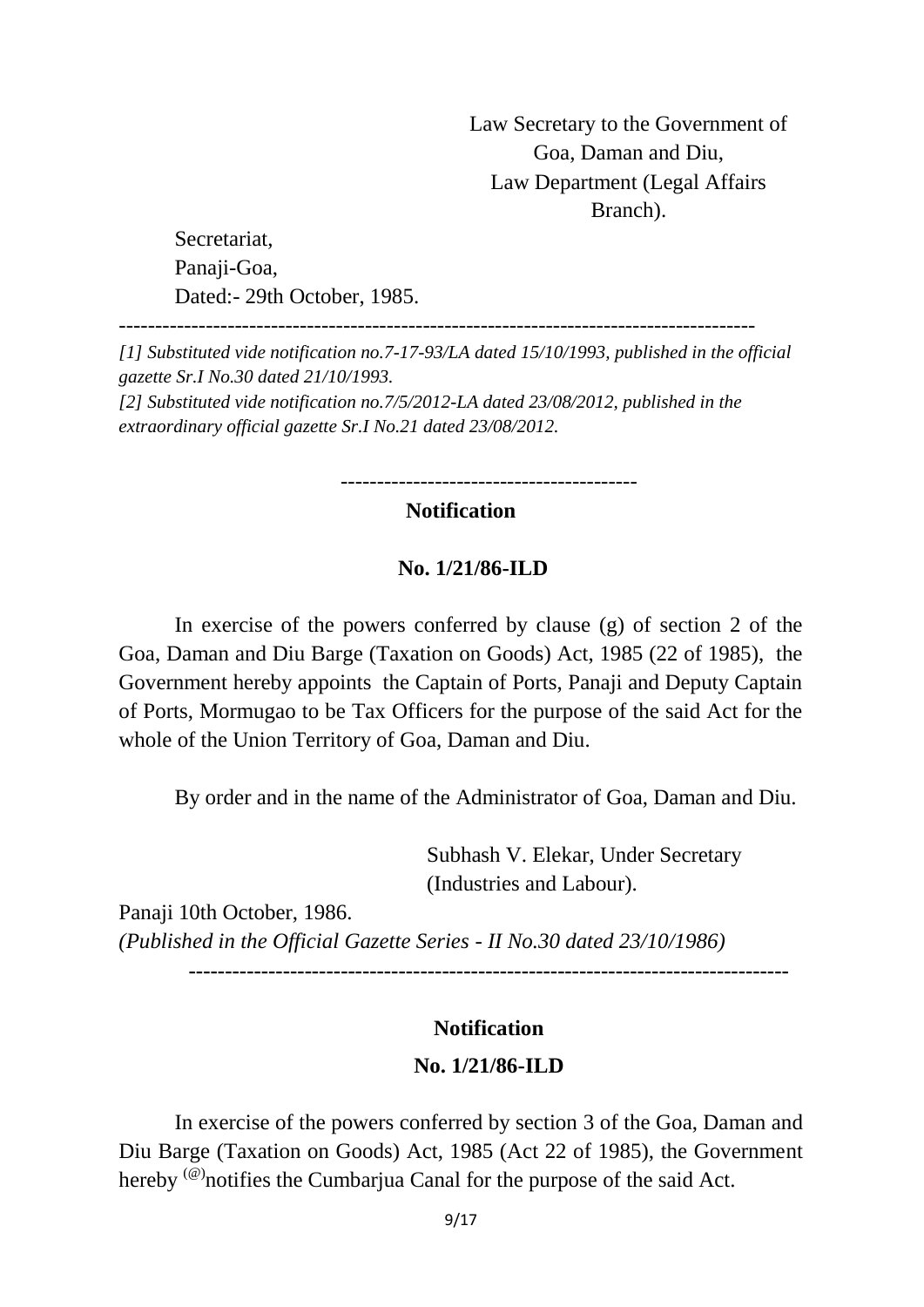By order and in the name of the Administrator of Goa, Daman and Diu.

Subhash V. Elekar, Under Secretary (Industries and Labour).

Panaji. 10th October, 1986. *(Published in the Official Gazette Series - II No.30 dated 23/10/1986) (@) the word 'notified' corrected as 'notifies' vide corrigendum no.No.1/21/86-ILD dated 16/6/1987 published in the official gazette Series II No.13 dated 25/06/1987*

----------------------------------------------------------------------------

Department of Inland Waterways Office of the Captain of Ports **Notification**

No. 1/21/86-IWT

Read:- Notification No. 1/21/86-ILD dated 10-10-1986,published in, the Official Gazette, Series II, No. 30 dated 23-10-1986.

In exercise of the powers conferred by section 3 of the Goa, Daman and Diu Barge (Taxation on Goods) Act, 1985 (Act 22 of 1985), hereinafter called as the "said Act" the Government of Goa hereby notifies all Inland Waterways and all remaining canals in the State of Goa, for the purposes of levy of a tax as specified in said section 3 of the said Act.

This notification shall come in force from the date of its publication in the Official Gazette.

By order and in the name of the Governor of Goa. *Capt.* A. P. *Mascarenhas,* Captain of Ports and Ex Officio Joint Secretary. Panaji, 25th March, 2003. *(Published in the Official Gazette Series - II No.52 dated 27/03/2003)*

**------------------------------------------------------------------------**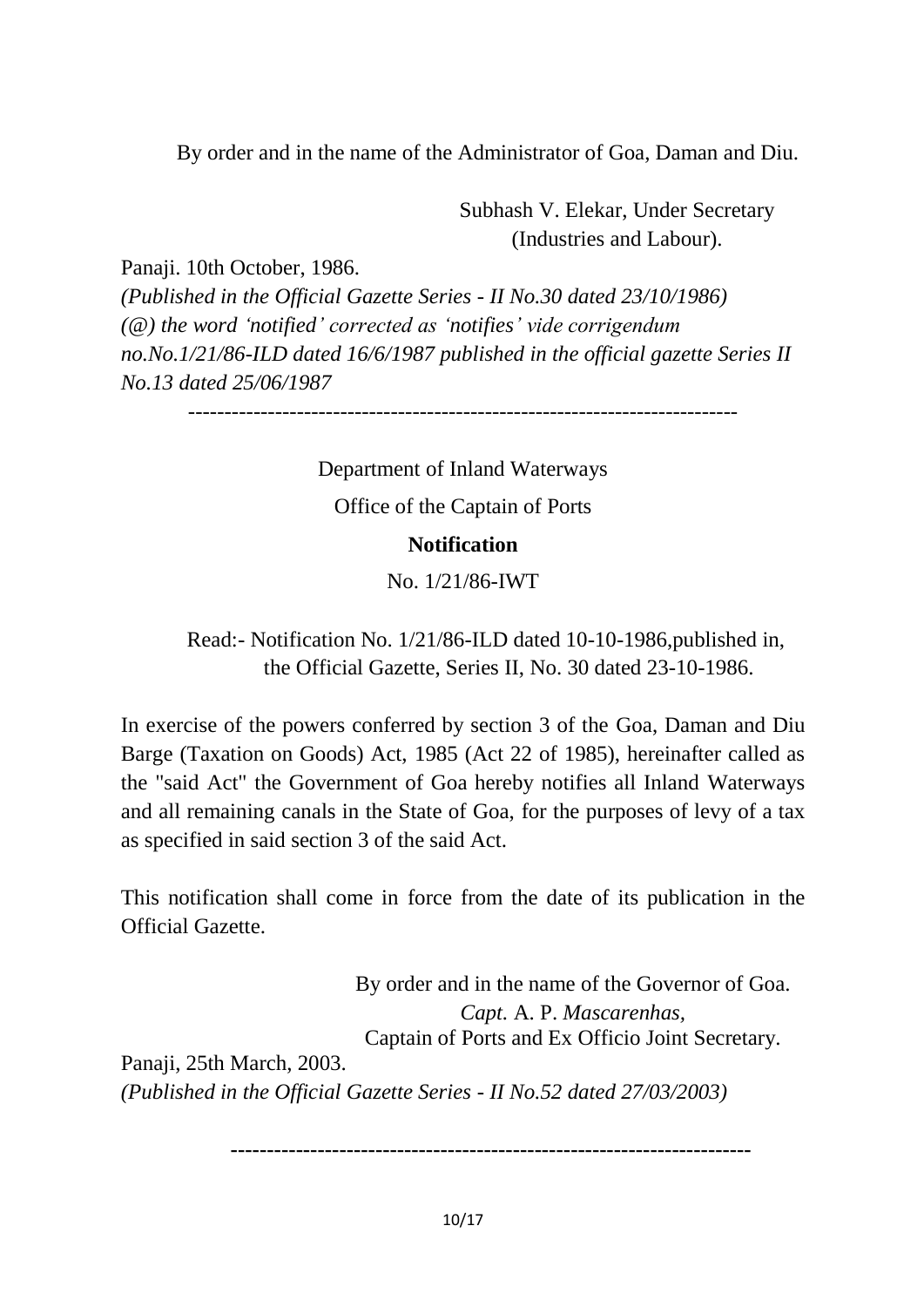*(Published in the Extraordinary Official Gazette Series - I No.42 dated 15/01/1987)*

# **GOVERNMENT OF GOA, DAMANAND DIU Industries and Labour Department**

# **Notification 1/21/86-ILD**

Whereas the draft of certain rules which the Government of Goa, Daman and Diu proposes to make in exercise of the powers conferred by section 22 of the Goa, Daman and Diu Barge (Taxations on Goods) Act, 1985 (Act No. 22 of 1985) was published as required by sub-section (1) of the section 74 of the said Act in the Official Gazette, Series I, No. 31, dated 30- 10-1986, under the Industries and Labour Department's Notification No. 1/21/86-ILD dated 10-10-1986 inviting suggestions and objections from all persons likely to be affected thereby till 30 days from the date of publication of the said Notification in the Official Gazette;

And whereas the said Gazette was made available to the public on 30- 10-1986;

And whereas suggestions and/or objections received from the public on the said draft have been considered by the Government.

Now, therefore, in exercise of powers conferred by section 22 of the Goa, Daman and Diu Barge (Taxation on Goods) Act,1985 (Act No. 22 of 1985), the Government of Goa, Daman and Diu hereby makes the following rules, namely: –

1. *Short title and commencement.* **-** These rules may be called the Goa, Daman and Diu Barge (Taxation on Goods) Rules, 1987.

(2)They shall come into force at once.

2. *Definitions.* - In these rules, unless the context otherwise requires,–

(a) "Act" means the Goa, Daman and Diu Barge (Taxation on Goods) Act, 1985 (Act No. 22 of 1985);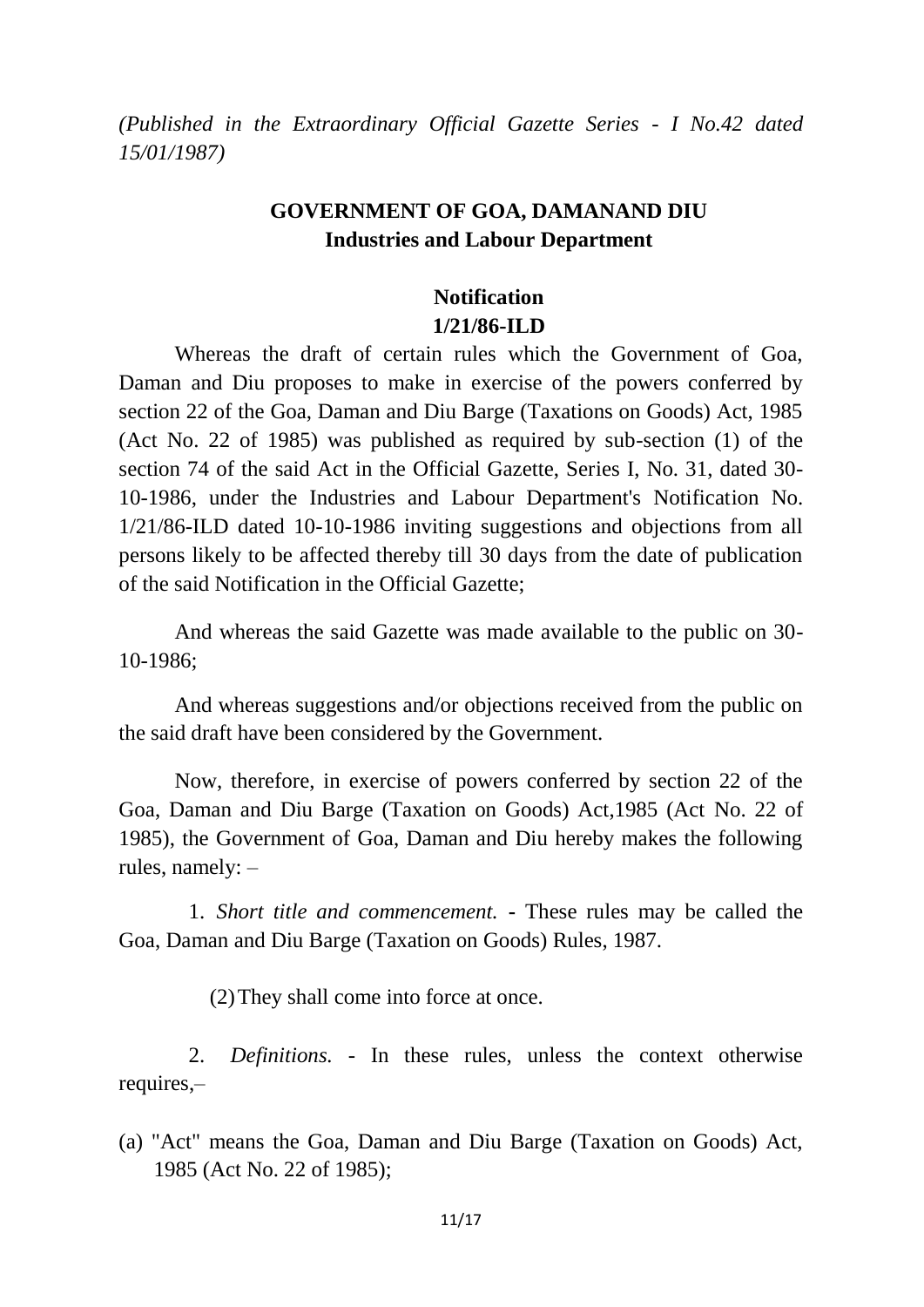- (b) "Form" means a form appended to these rules;
- (c) "Goods" means mineral ores;
- (d) "Month" means a calendar month;
- (e) "Registered Owner" includes his authorised representatives;
- (f) "Section" means a section of the Act;
- (g) "Tonne" means a metric tonne.

3. *Submission of returns.* **--**(1) Every registered owner of a barge shall fill up and deliver or cause to be delivered to the Tax Officer, a quarterly return in Form - I so as to reach him on or before the 12th day of the month immediately following the quarter to which the return relates during which the barge passed through the Cumbarjua canal:

Provided that for the period from 1-7-1978 until the commencement of these rules, the quarterly returns shall be submitted within 60 days from the date of such commencement.

(2) The quantity of goods carried by a barge shall be determined on the basis of the Dead Weight carrying capacity of the barge.

4. *Payment of Tax***,--** The tax payable under section 5, shall be paid in cash or by challans on or before the 15th day of the month immediately following the quarter to which the tax relates;

Provided that for the period from 1-7-1978 until the commencement of the rules, the corresponding tax shall be paid in cash or by challans within ninety days from the date of such commencement.

5. *Penalty for non-payment of tax.***--** (1) Where the whole or any portion of the tax payable to the Government in respect of any quantity of goods carried by the barge for any month or portion thereof in pursuance of sections 5, 6 and 7 of the Act has not been paid within the stipulated period, the Tax Officer shall, before imposing any  $[1]$ <sup>c</sup> penalty under section 8 of the Act", serve a notice calling upon the registered owner or his representative to show cause within fifteen days from the date of receipt of such notice as to why the penalty should not be imposed. He shall record a brief memorandum of the facts of the case and finding with a brief statement of his reasons for such finding. After the expiry of fifteen days thereof, the Tax Officer shall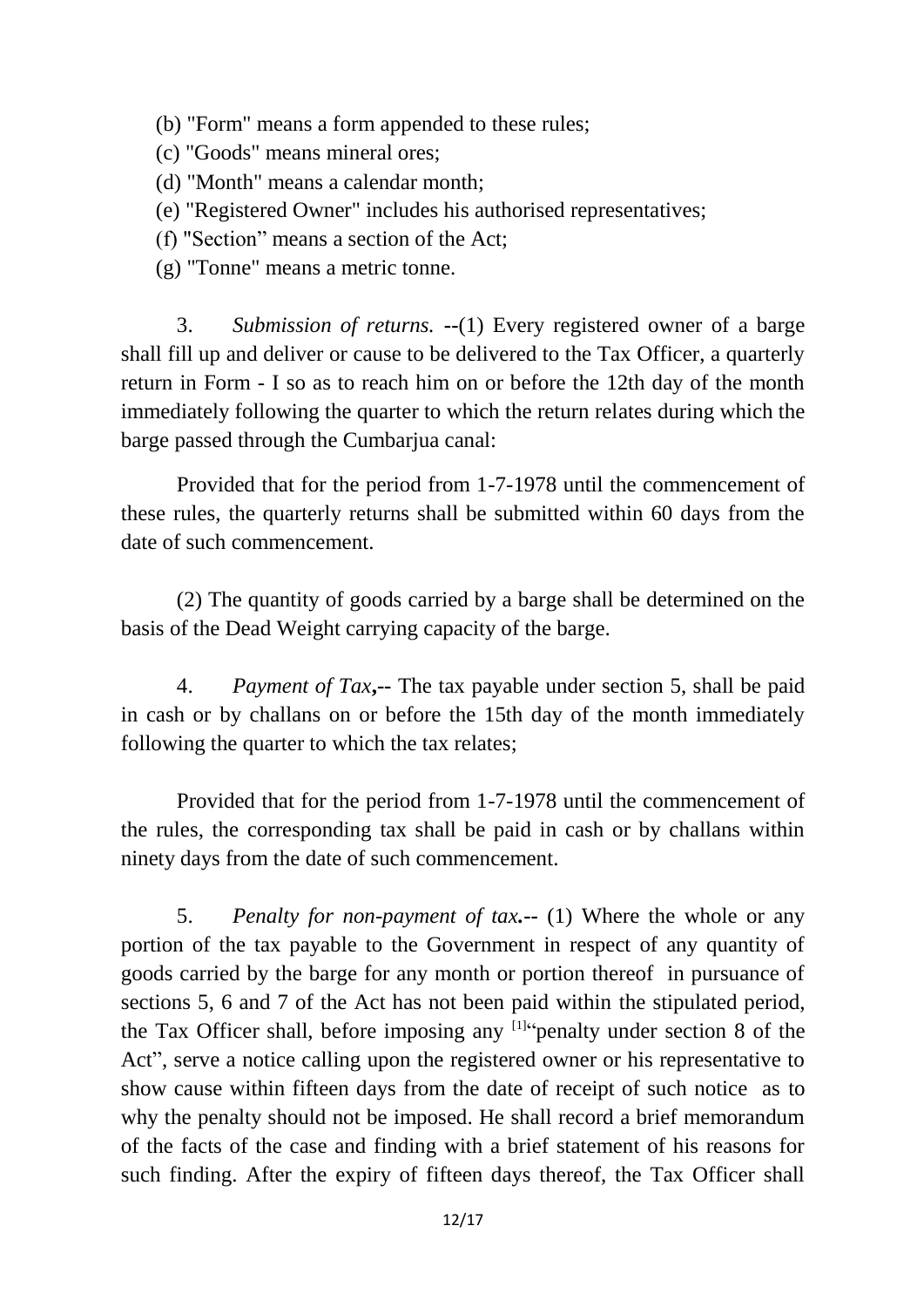serve a notice of demand on the registered owner or his representative, if deemed fit.

(2) A notice of demand shall be served by any of the following methods, namely:-

(a) by delivery or tender of a copy of the notice to the registered owner or his representative or any other person duly authorised to receive notice on his behalf;

(b) by post under a certificate of posting or by registered post:

Provided that if upon any attempt having been made to serve any such notice by any of the above mentioned methods, the Tax Officer is satisfied that the registered owner is keeping out of way for the purpose of avoiding service or that for any other reason the notice cannot be served by any of the above mentioned methods, he may direct that the notice may be served by affixing a copy thereof on some conspicuous part of the registered owners place of business and such service shall be as effective as it has been served on the registered owner personally.

6. *Appeal.* **--** (1) An appeal against the notice of demand shall lie to the Secretary, Industries and Labour Department, Secretariat, Panaji.

(2) Every appeal against the notice of demand shall be made in form of a memorandum setting forth the name and address of the applicant, registration number of the barge, the grounds of objection to the notice of demand, the name and designation of the Officer who passed the order and shall contain relief prayed for and shall be accompanied by satisfactory proof of the payment of tax admitted by the appellant to be due. Every such memorandum of appeal shall be signed and verified by the appellant or by his authorised agent and shall be accompanied by a certified copy of notice of demand appealed against.

7. *Maintenance of accounts and registers.* **-**Every registered owner of a barge shall keep and maintain a register showing the movement of barges through the Cumbarjua Canal in Form II.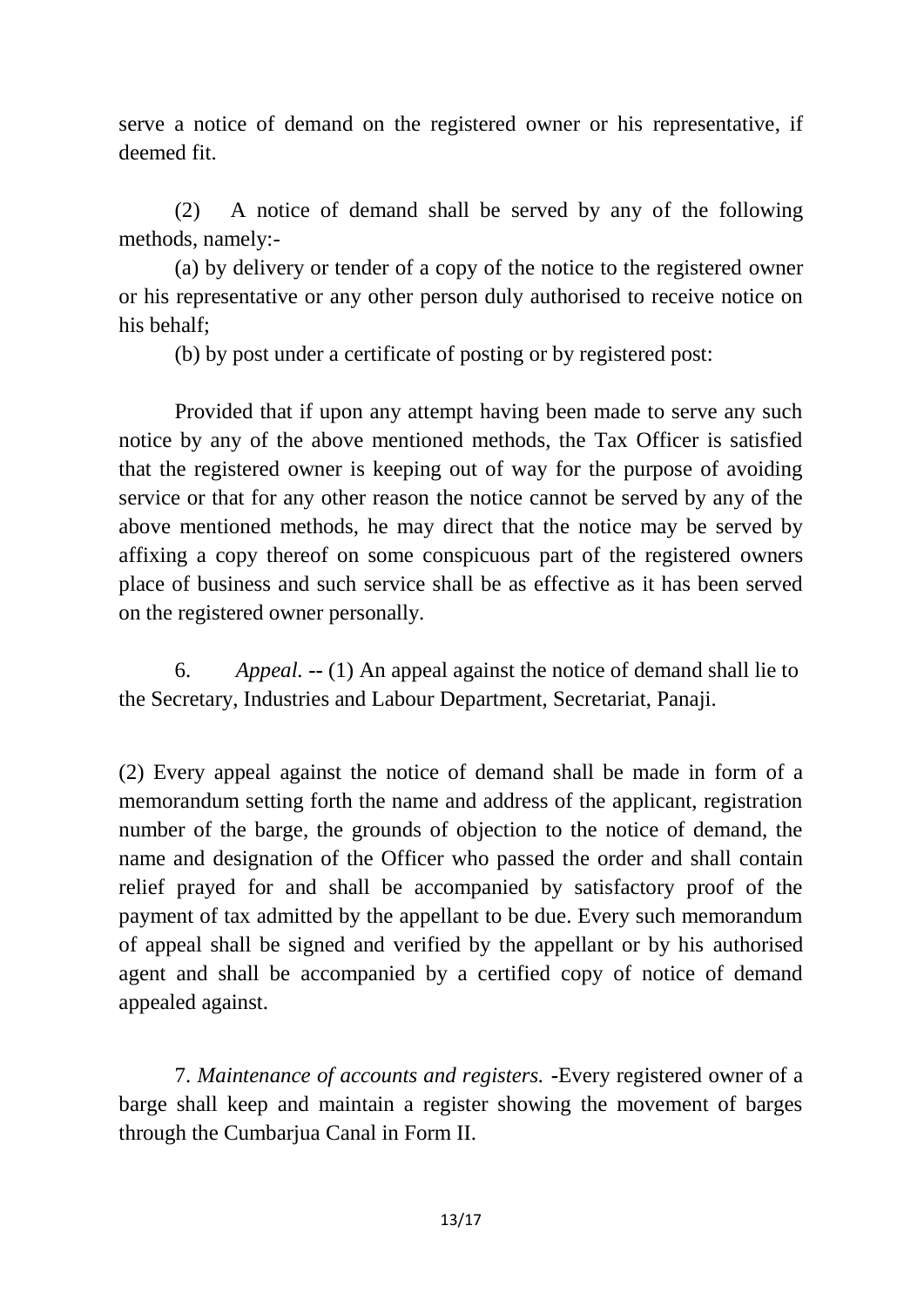8. *Powers of entry and inspection.* **-** The Tax Officer or any other person duly authorised by him in writing may, at all reasonable times, enter into, inspect and search any barge or any place ordinarily used by the registered ownner for keeping such barge or keeping accounts of his business for the purposes of seeing or verifying whether the provisions of the Act or any rules made thereunder are being complied with.

9. *Composition of Tax.* **-** (1) The registered owner intending to compound the tax assessable on him for any period, may apply to the Tax Officer for composition of tax payable, for that period, before the commencement of that period and pay in lieu thereof, as fees an amount equivalent to tax leviable on ninety per cent of the assessed quantity of goods to be transported by a barge and accepted by the Tax Officer.

(2) On production of receipt evidencing payment of the amount of tax under sub-rule (1), the Tax Officer shall issue to the registered owner of the barge a certificate in Form III for the period for which tax is compounded.

10. *Drawback, set off, refund, etc.* **-** (1) When a registered owner of a barge claims that he has been charged or has paid more amount than is due or that he is entitled to refund in terms of sub-rule (4) and claims the drawback, set off or refund under section 15, he shall submit an application to the Tax Officer stating the ground on which the refund is claimed.

(2) Application under sub-rule (1) shall be made within a period of one year from the date of payment of the respective amount.

(3) If, on receipt of the application under sub-rule (1) the Tax Officer, after making such enquiry as he deems necessary, is satisfied that a refund is admissible, he shall calculate the amount of refund due and allow the registered owner either to deduct the excess from the amount of tax and penalty, if any, due in respect of any other period or issue to him a certificate of refund in Form IV.

(4) When a tax on barge has been compounded for a period and it is proved to the satisfaction of the Tax Officer that the barge has not passed with goods through the Cumbarjua Canal during the period of composition or part thereof, refund shall be made according to the following scale:-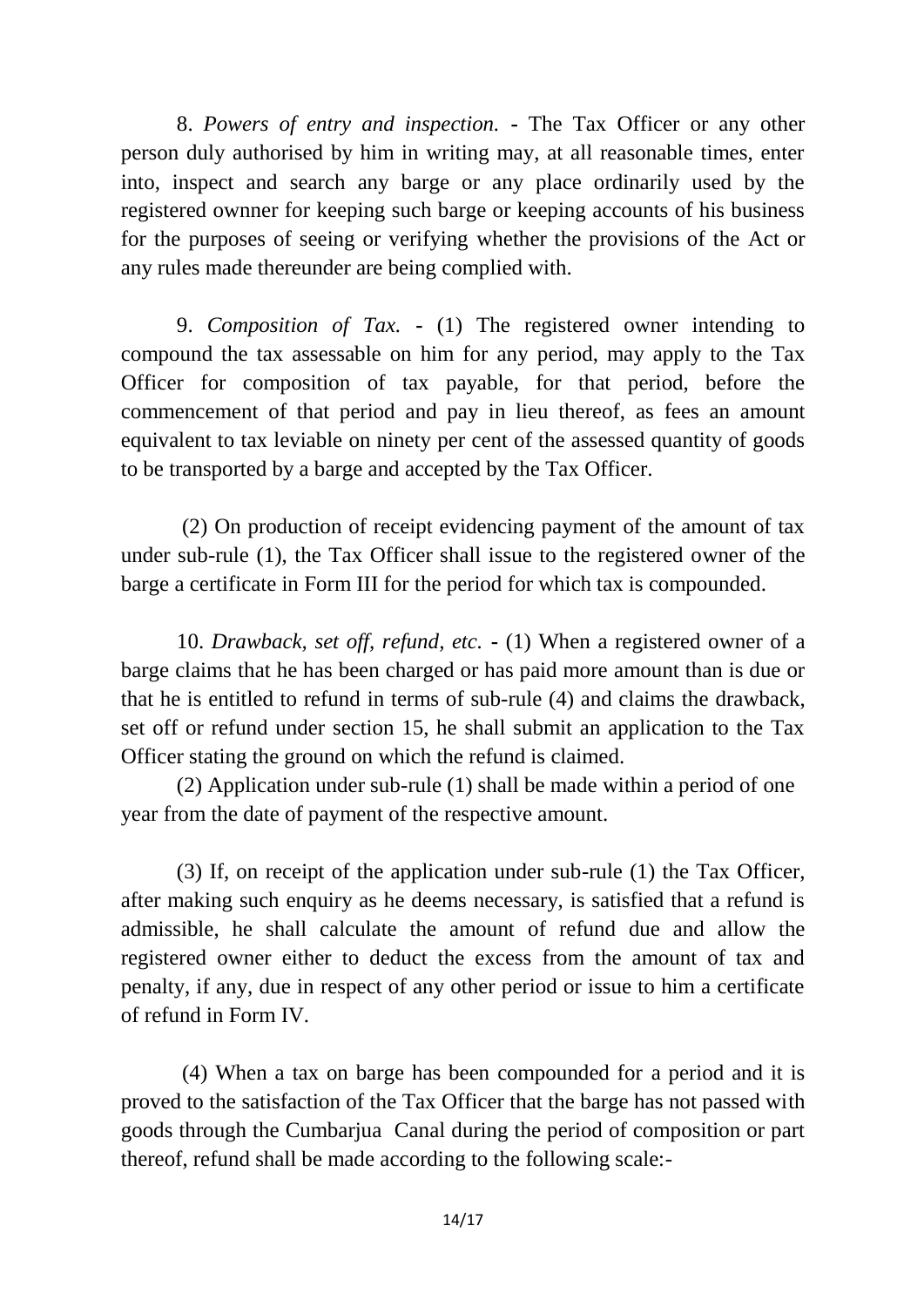a) When a barge has not passed through the Canal for a full period of composition of tax ... 80% of the tax paid.

b) When the barge has not passed through the Canal for half the period of composition of the tax or more ... 40% .of the tax paid.

(5) No refund shall be admissible if a barge does not pass through the Cumbarjua Canal for less than half the period for which the tax is compounded.

#### **FORM I**

[See rule 3 (1) of the Goa, Daman and Diu Barge (Taxation on Goods) Rules, 1987]

The Tax Officer, Panaji/Mormugao. Sir,

As required under the Goa, Daman and Diu Barge (Taxation on Goods) Rules, 1987, I/We submit the return in respect of my/our barge(s), which passed through the Cumbarjua Canal, with goods during the month of ……….

| Sr.No. Name of barge | O.No. | Quantity of | Departure from |  |            | Passed under     |      |  |
|----------------------|-------|-------------|----------------|--|------------|------------------|------|--|
|                      |       | goods       | loading point  |  | Banastarim |                  |      |  |
|                      |       | In DWT      |                |  |            | bridge (towards) |      |  |
|                      |       | Tonnes      |                |  |            | Mormugao         |      |  |
|                      |       |             | Date           |  | Time Place | Date             | Time |  |
|                      |       |             |                |  |            |                  |      |  |
|                      |       |             |                |  |            |                  |      |  |

Yours faithfully,

### **FORM II**

[See rule 3 (2) and 7 of the Goa, Daman and Diu Barge (Taxation on Goods) Rules, 1987]

Name of Barge Contract Contract Contract Contract Official No. of Barge:

| $\sum_{i=1}^{n}$<br>Trip | Name<br>of<br>of | Name<br>of<br>master loading<br>point |        | Goods loaded                            |  | from<br>loading<br>point |   | Departure Passed under Arrived at Signatur<br>Banastarim Mormugao<br>Bridge |    | or unloaded<br>site | e of<br>Barge<br>Master | Remarks |
|--------------------------|------------------|---------------------------------------|--------|-----------------------------------------|--|--------------------------|---|-----------------------------------------------------------------------------|----|---------------------|-------------------------|---------|
|                          | Barge            |                                       | Descri | <b>Ouantity</b>                         |  |                          |   |                                                                             |    |                     |                         |         |
|                          |                  |                                       | ption  | in tonnes Date Time Date Time Date Time |  |                          |   |                                                                             |    |                     |                         |         |
|                          |                  |                                       | 4      |                                         |  |                          | 8 | Q                                                                           | 10 |                     |                         |         |
|                          |                  |                                       |        |                                         |  |                          |   |                                                                             |    |                     |                         |         |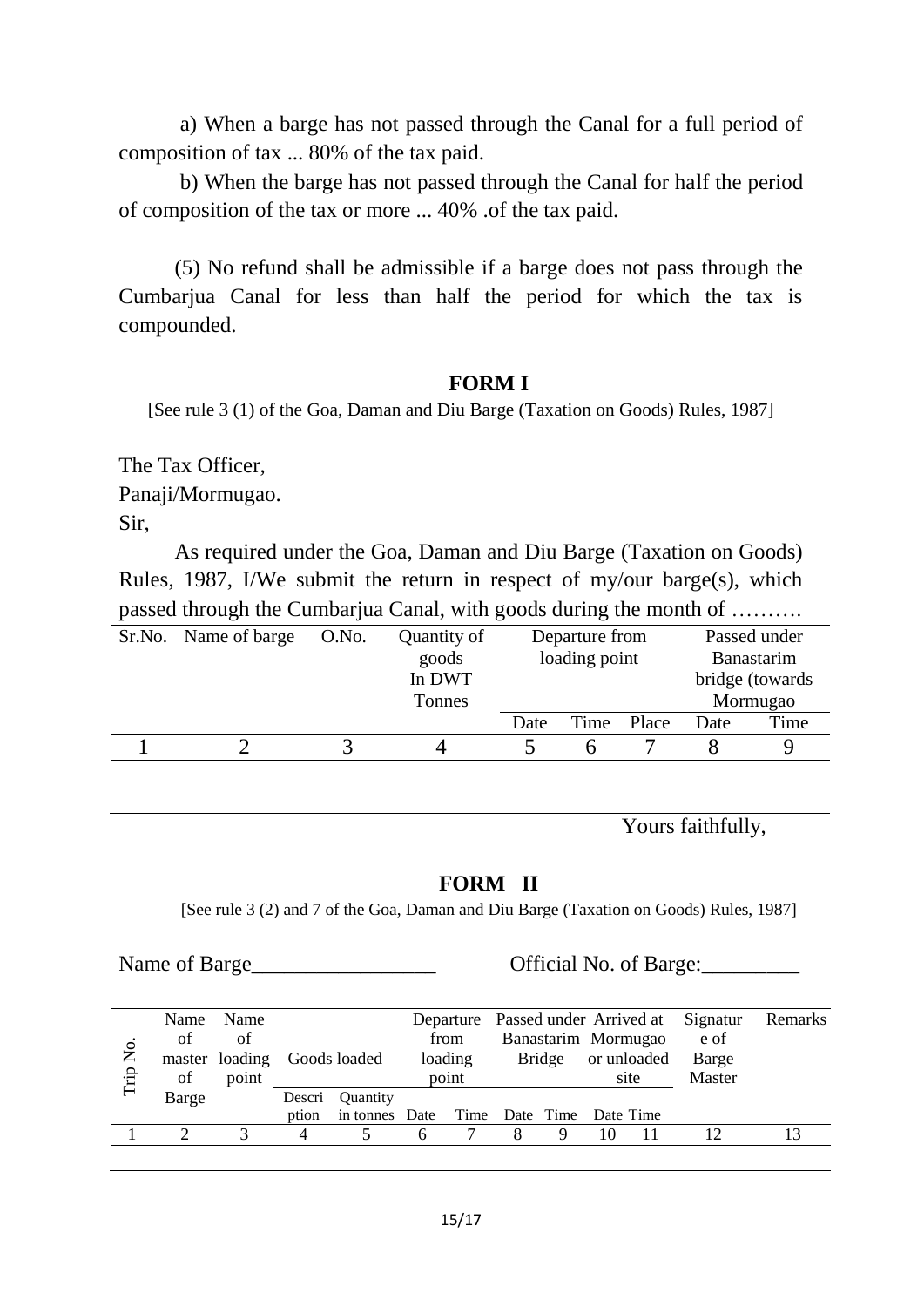## **FORM III**

[See rule 9 (2) of the Goa, Daman and Diu Barge (Taxation on Goods) Rules, 1987].

 $No.$ 

# **Certificate of Composition of Tax**

Certified that tax payable under the Goa, Daman and Diu Barge (Taxation on Goods) Rules, 1987 in respect on the undermentioned barge (s) owned by \_\_\_\_\_\_\_\_\_\_\_\_\_\_\_\_\_\_\_\_\_\_\_\_\_\_\_\_ has been compounded for the period  $from \_\_\_to \_\_\_to$ .

|  | Official No.<br>Sr.No<br>Name of the barge | Remarks |
|--|--------------------------------------------|---------|
|--|--------------------------------------------|---------|

Date:

Place:

Tax Officer Mormugao/Panaji

## **FORM IV**

[See rule 10 (3) of the Goa, Daman and Diu Barge (Taxation on Goods) Rules, 1987].

## **Certificate of Refund**

No.

To, The Treasury Officer, Panaji.

Sir,

I, \_\_\_\_\_\_\_\_\_ Tax Officer, Panaji/Mormugao, hereby certify that Shri/Sarvashri \_\_\_\_\_\_\_\_\_\_ having paid on \_\_\_\_\_\_\_\_\_ an amount of Rs\_\_\_\_\_\_\_\_\_. (Rupees \_\_\_\_\_\_\_\_\_\_\_\_\_\_\_\_\_\_\_\_\_\_\_\_only) as tax on Goods transported by, barge(s) \_\_\_\_\_\_\_ is entitled to a refund of Rs\_\_\_\_\_\_\_\_(Rupees \_\_\_\_\_\_\_\_\_\_\_\_\_\_\_\_\_ only) on account of reasons mentioned at item No. \_\_\_\_\_\_ of the following items:

1. That the goods for which tax is paid are exempt from payment.